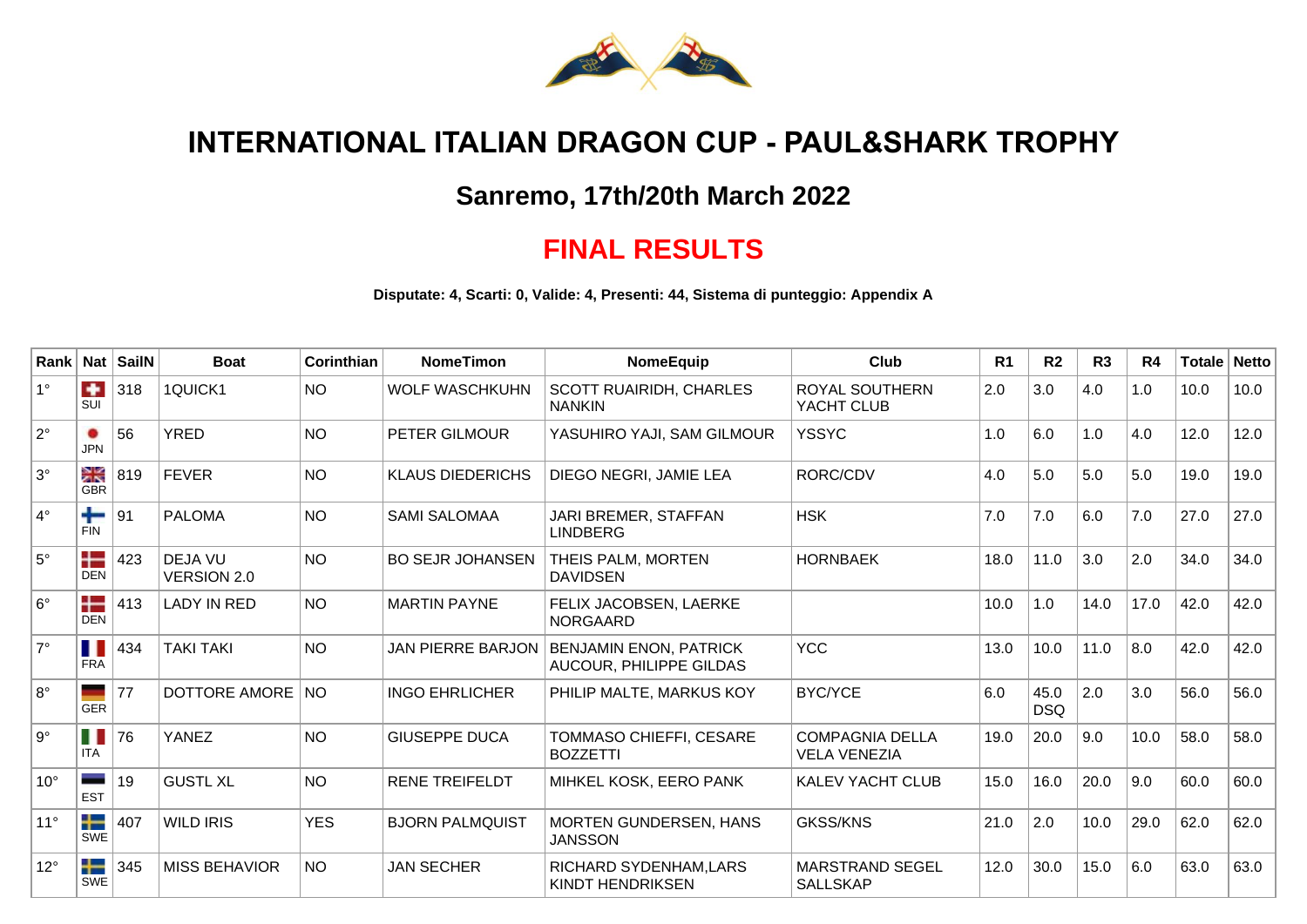| Rank         |                        | Nat SailN | <b>Boat</b>                       | Corinthian | <b>NomeTimon</b>                        | NomeEquip                                                                                             | Club                                                         | R <sub>1</sub>     | R <sub>2</sub>     | R <sub>3</sub>     | R4                 | Totale Netto |       |
|--------------|------------------------|-----------|-----------------------------------|------------|-----------------------------------------|-------------------------------------------------------------------------------------------------------|--------------------------------------------------------------|--------------------|--------------------|--------------------|--------------------|--------------|-------|
| $13^\circ$   | 樂<br>AUS               | 551       | <b>YEAHNAH</b>                    | NO.        | <b>JAN ECKERT</b>                       | OISIN MCCLELLAND, TORVAR<br><b>MIRSKY</b>                                                             | <b>ROYAL FRESHWATER</b><br><b>BAY YACHT CLUB</b>             | 3.0                | 45.0<br><b>DSQ</b> | 8.0                | 11.0               | 67.0         | 67.0  |
| $14^{\circ}$ | П<br><b>FRA</b>        | 391       | <b>ULYSSE</b>                     | <b>NO</b>  | <b>JEAN BREGER</b>                      | CHRISTIAN GOUT, JEAN PAUL<br><b>ROUX</b>                                                              | SOCIETE' NAUTIQUE<br><b>GRAU DU ROI PORT</b><br><b>CAMAR</b> | 20.0               | 9.0                | 16.0               | 24.0               | 69.0         | 69.0  |
| $15^{\circ}$ | ╇<br>SWE               | 404       | <b>HIGH TIMES</b>                 | <b>YES</b> | <b>KARL GUSTAF LOHR</b>                 | JESPER BENDIX, MADS HANSEN                                                                            | ROYAL SWEDISH YACHT   5.0<br><b>CLUB</b>                     |                    | 13.0               | 7.0                | 45.0<br><b>UFD</b> | 70.0         | 70.0  |
| $16^{\circ}$ | П<br>ITA               | 79        | ROCK'N'ROLLA<br><b>FOR EMMARA</b> | NO.        | <b>GIUSEPPE ZAOLI</b>                   | ANDREA ZAOLI, FLAVIO GRASSI                                                                           | YACHT CLUB SANREMO                                           | 9.0                | 18.0               | 24.0               | 20.0               | 71.0         | 71.0  |
| $17^{\circ}$ | ┿<br>SWE               | 409       | <b>PILSNER</b>                    | <b>YES</b> | JACOB JACOBSSON                         | LEIF MOLLER, JENS MOLLER                                                                              | <b>MALMO</b><br>SEGELSALLSKAP                                | 8.0                | 4.0                | 45.0<br><b>OCS</b> | 18.0               | 75.0         | 75.0  |
| 18°          |                        | 1216      |                                   | <b>YES</b> | <b>BENEDIKT GAECH</b>                   | <b>FLORIAN ABELE, ANDREAS NIES</b>                                                                    | <b>ASC</b>                                                   | 17.0               | 17.0               | 31.0               | 16.0               | 81.0         | 81.0  |
| 19°          | <b>GER</b><br>П<br>ITA | 44        | <b>BALTHAZAR</b>                  | <b>NO</b>  | <b>GIOVANNI</b><br><b>STRACQUADANEO</b> | ANDREA QUARANTA, AGOSTINO<br>AMORETTI, PAOLO BOZZANO                                                  | YACHT CLUB IMPERIA                                           | 23.0               | 23.0               | 21.0               | 15.0               | 82.0         | 82.0  |
| $20^{\circ}$ | <b>GER</b>             | 1134      | <b>HAUNTING DUCK</b>              | <b>NO</b>  | <b>OLAF STERNEL</b>                     | MARIO WAGNER, STEFAN<br><b>WAACK</b>                                                                  | <b>HAMBURGER SEGEL</b><br><b>CLUB</b>                        | 45.0<br><b>DNC</b> | 15.0               | 12.0               | 14.0               | 86.0         | 86.0  |
| $21^{\circ}$ | AUT                    | 204       | <b>DIAVEL III</b>                 | <b>YES</b> | <b>MARTIN LUTZ</b>                      | <b>GEORG SKOLAUT, JORG MOSER</b>                                                                      | <b>UNION YACHTCLUB</b><br><b>WOLFGANGSEE</b>                 | 27.0               | 21.0               | 26.0               | 12.0               | 86.0         | 86.0  |
| $22^{\circ}$ | П<br><b>ITA</b>        | 54        | <b>LITTLE EA</b>                  | <b>NO</b>  | PAOLO MANZONI                           | GIORGIO POGGI, VITTORIO<br><b>ZAOLI</b>                                                               | YACHT CLUB IMPERIA                                           | 14.0               | 8.0                | 22.0               | 45.0<br><b>UFD</b> | 89.0         | 89.0  |
| $23^\circ$   | $\blacksquare$<br>ITA  | 49        | <b>JAVELIN</b>                    | <b>NO</b>  | <b>FABIO MANGIONE</b>                   | DAVIDE BORTOLETTO, DAVIDE<br><b>LEARDINI</b>                                                          | YACHT CLUB ITALIANO                                          | 26.0               | 12.0               | 28.0               | 25.0               | 91.0         | 91.0  |
| $24^{\circ}$ | П<br><b>FRA</b>        | 404       | POULICO 11                        | <b>YES</b> | <b>FRANCOIS</b><br>LAMAIGNERE           | <b>EMMANUEL LAFOSSE,</b><br><b>FRANCOIS LABORDE,</b><br><b>GONZAGUE MARRAUD DES</b><br><b>GROTTES</b> | CERCLE DE LA VOILE<br><b>D'ARCACHON</b>                      | 22.0               | 25.0               | 25.0               | 22.0               | 94.0         | 94.0  |
| $25^\circ$   | ≳k<br><b>GBR</b>       | 761       | <b>JERBOA</b>                     | <b>NO</b>  | <b>GAVIA WILKINSON</b><br>COX           | MARK HART, SAM DE LA<br>FEUILLADE, MARY JANE PIPER                                                    | <b>RTYC</b>                                                  | 45.0<br><b>DNF</b> | 14.0               | 19.0               | 23.0               | 101.0        | 101.0 |
| $26^{\circ}$ | <b>GER</b>             | 1227      | CASAAR                            | <b>NO</b>  | <b>WOLFGANG R.BAYS</b>                  | ROBERT STANJEK, STEFAN<br><b>HELLRIEGEL</b>                                                           | <b>YCRE</b>                                                  | 45.0<br><b>RET</b> | 22.0               | 23.0               | 13.0               | 103.0        | 103.0 |
| $27^\circ$   | Ш<br><b>FRA</b>        | 421       | <b>REVOLTE</b>                    | <b>NO</b>  | <b>ALAIN LATHIOOR</b>                   | <b>GAETAN AUNETTE, FRANCOIS</b><br><b>BALOGH</b>                                                      | <b>DEAUVILLE YACHT</b><br><b>CLUB</b>                        | 24.0               | 45.0<br><b>DNC</b> | 17.0               | 21.0               | 107.0        | 107.0 |
| $28^\circ$   | XK<br><b>GBR</b>       | 597       | REPEAT<br><b>OFFENDER</b>         | <b>NO</b>  | PHIL WALKER                             | PLINIO FREDIANI, RAPHAEL                                                                              | <b>MEDWAY YC</b>                                             | 29.0               | 19.0               | 32.0               | 31.0               | 111.0        | 111.0 |
| $29^\circ$   | Ш<br><b>FRA</b>        | 412       | <b>FIREFLY</b>                    | <b>YES</b> | <b>STEWART REED</b>                     | MICHIEL INSINGER, LEONARDO<br><b>RIVERSO</b>                                                          | <b>YC DE CANNES</b>                                          | 45.0<br><b>DNC</b> | 28.0               | 18.0               | 26.0               | 117.0        | 117.0 |
| $30^\circ$   | GER                    |           | 1113   FANTOMAS                   | <b>YES</b> | <b>THOMAS SCHERER</b>                   | ANTON SCHERER, DOMINIK<br><b>MEISNER</b>                                                              | <b>BYC</b>                                                   | 31.0               | 27.0               | 27.0               | 32.0               | 117.0        | 117.0 |